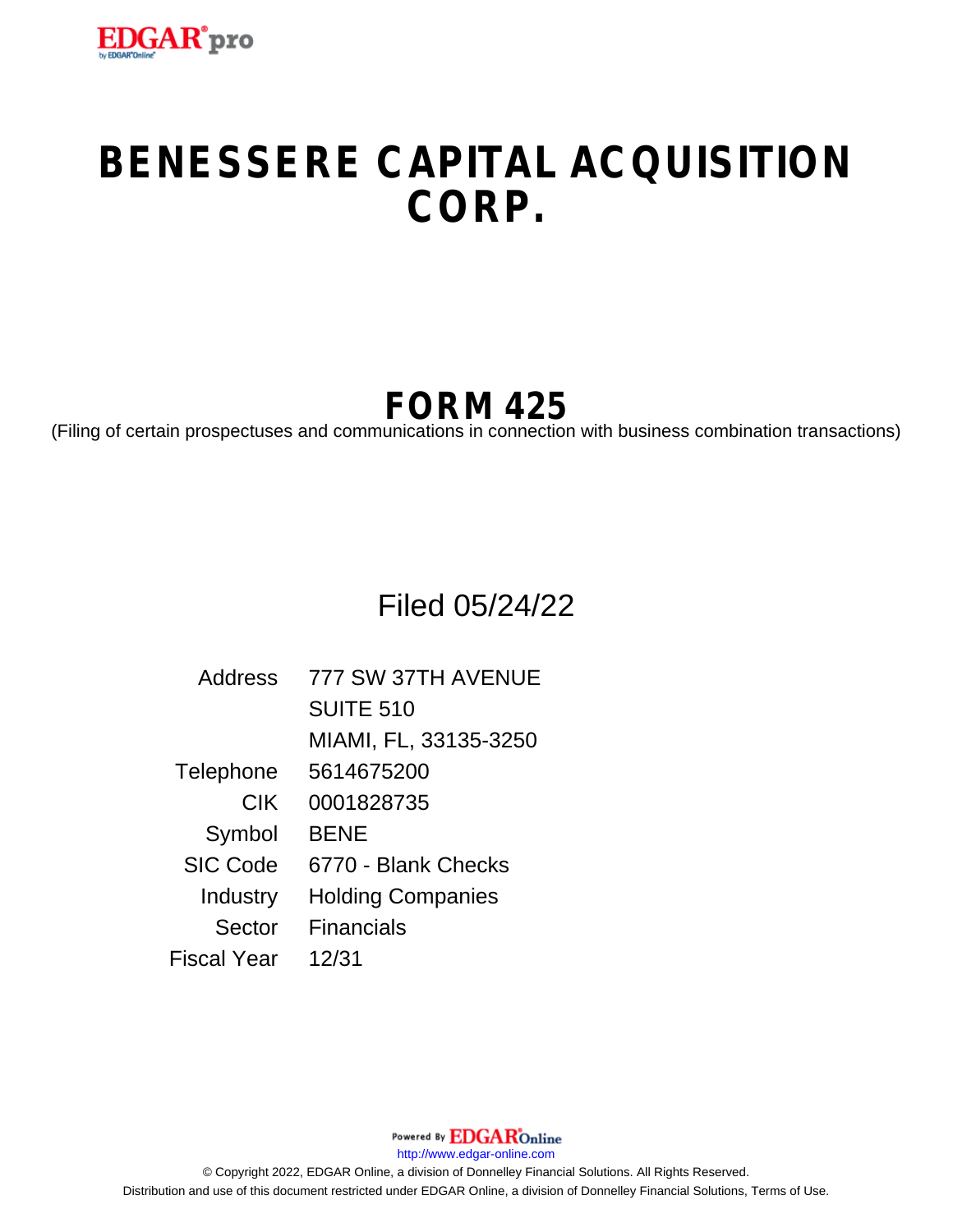### **UNITED STATES SECURITIES AND EXCHANGE COMMISSION**

Washington, D.C. 20549

### **FORM 8-K**

**CURRENT REPORT** PURSUANT TO SECTION 13 OR 15(d) OF THE SECURITIES EXCHANGE ACT OF 1934

Date of Report (Date of earliest event reported): May 24, 2022

## **Benessere Capital Acquisition Corp.**

(Exact name of registrant as specified in its charter)

**Delaware** (State or other jurisdiction of incorporation)

001-39836 (Commission **File Number)** 

85-3223033 (IRS Employer Identification No.)

78 SW 7th Street, Unit 800 Miami, FL 33130

(Address of principal executive offices, including zip code)

Registrant's telephone number, including area code: (561) 467-5200

(Former name or former address, if changed since last report)

Check the appropriate box below if the Form 8-K filing is intended to simultaneously satisfy the filing obligation of the registrant under any of the following provisions:

X Written communications pursuant to Rule 425 under the Securities Act (17 CFR 230.425)

Soliciting material pursuant to Rule 14a-12 under the Exchange Act (17 CFR 240.14a-12)  $\Box$ 

Pre-commencement communications pursuant to Rule 14d-2(b) under the Exchange Act (17 CFR 240.14d-2(b))  $\Box$ 

Pre-commencement communications pursuant to Rule 13e-4(c) under the Exchange Act (17 CFR 240.13e-4(c))  $\Box$ 

Securities registered pursuant to Section 12(b) of the Act:

| Title of each class                              | Trading<br>Symbol(s) | Name of each exchange<br>on which registered |
|--------------------------------------------------|----------------------|----------------------------------------------|
| Units, each consisting of one share of Class A   | <b>BENEU</b>         | The NASDAO Stock Market LLC                  |
| Common Stock, one Right and three-fourths of     |                      |                                              |
| one Redeemable Warrant                           |                      |                                              |
| Class A Common Stock, par value \$0.0001 per     | <b>BENE</b>          | The NASDAQ Stock Market LLC                  |
| share                                            |                      |                                              |
| Rights, exchangeable into one-tenth of one share | <b>BENER</b>         | The NASDAQ Stock Market LLC                  |
| of Class A common Stock                          |                      |                                              |
| Redeemable Warrants, each whole warrant          | <b>BENEW</b>         | The NASDAO Stock Market LLC                  |
| exercisable for one share Class A Common Stock   |                      |                                              |
| for \$11.50 per share                            |                      |                                              |

Indicate by check mark whether the registrant is an emerging growth company as defined in Rule 405 of the Securities Act of 1933 (§230.405 of this chapter) or Rule 12b-2 of the Securities Exchange Act of 1934 (§240.12b-2 of this chapter).

#### Emerging growth company ⊠

If an emerging growth company, indicate by check mark if the registrant has elected not to use the extended transition period for complying with any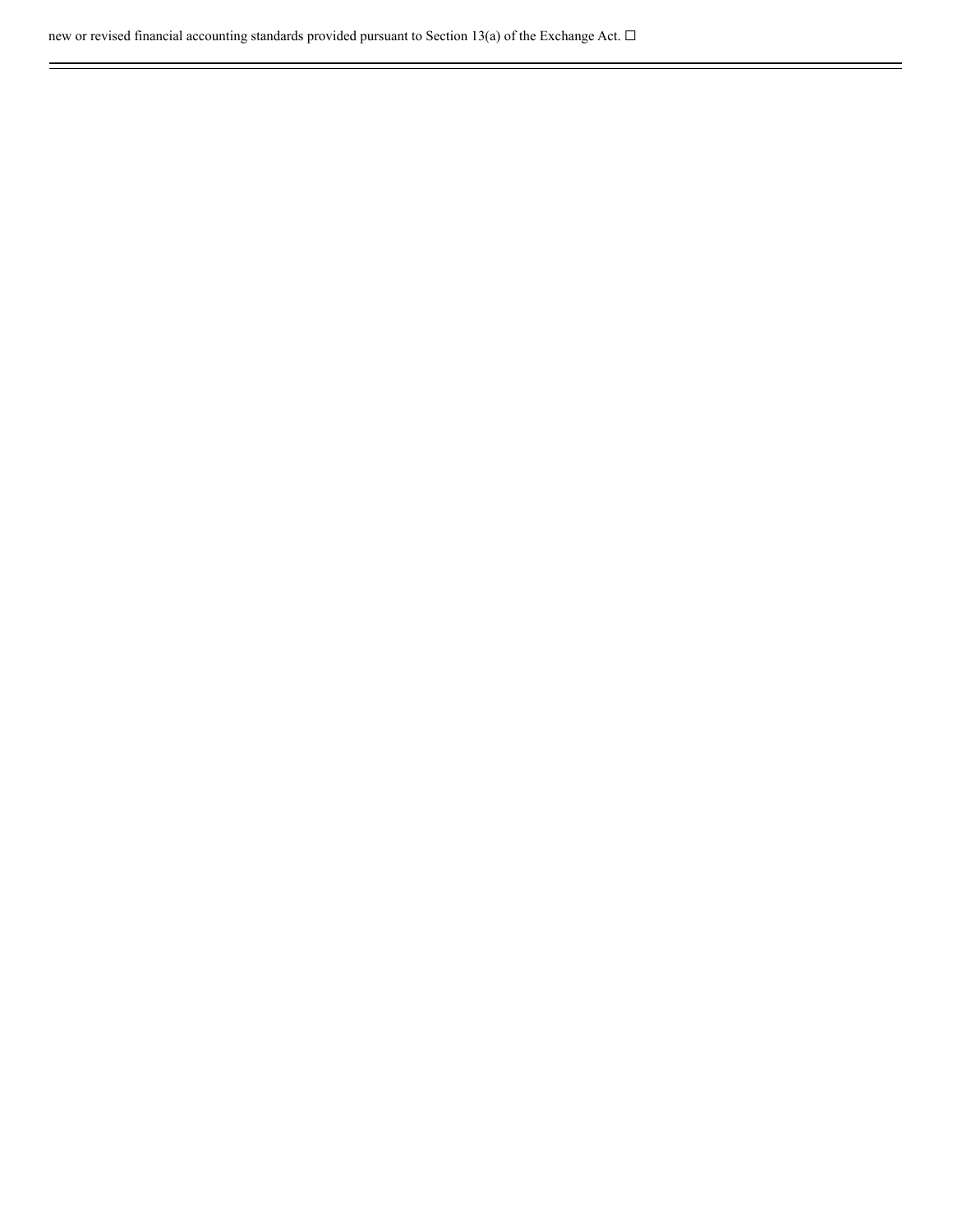In connection with the proposed business combination among Benessere Capital Acquisition Corp. ("Benessere"), eCombustible Energy LLC ("eCombustible" or the "Company") and BCAC Holdings, Inc. ("BCAC Holdings"), and its wholly owned subsidiaries, and which we refer to as the "Business Combination," BCAC Holdings has filed with the U.S. Securities and Exchange Commission (the "SEC") a registration statement on Form S-4 (File No. 333-262669) (the "Registration Statement"). This Registration Statement includes a document that serves as a preliminary prospectus of BCAC Holdings and a preliminary proxy statement of Benessere, and is referred to as a proxy statement/prospectus. The Registration Statement has not become effective. Following the Registration Statement having been declared effective by the SEC, a final prospectus/definitive proxy statement and other relevant documents will be mailed to Benessere's stockholders as of a record date to be established for voting on the proposed Business Combination. This Current Report on Form 8-K is not a substitute for the Registration Statement, the final prospectus/definitive proxy statement or any other document that BCAC Holdings has or will file with the SEC, or that Benessere has or will file with the SEC or send to its stockholders, in connection with the proposed Business Combination. Before making any voting or investment decision, investors and security holders of Benessere, eCombustible and BCAC Holdings are advised to read the Registration Statement, all other relevant documents filed or that will be filed with the SEC in connection with the proposed Business Combination, because these documents will contain important information about the proposed Business Combination and the parties to the proposed Business Combination. Investors, security holders and other interested persons will also be able to obtain copies of the Registration Statement, the proxy statement/prospectus and all other relevant documents filed or that will be filed with the SEC by BCAC Holdings or Benessere, free of charge, through the website maintained by the SEC at www.sec.gov or by directing a request to: Patrick Orlando, *Benessere Capital Acquisition Corp., 78 SW 7th Street, Unit 800, Miami, Florida 33130.*

#### *Forward-Looking Statements*

This Current Report on Form 8-K contains forward-looking statements within the meaning of the federal securities laws, including (without limitation) statements regarding the anticipated timing of the Business Combination (as defined below) and the potential benefits and attributes of eCombustible's solution and technology. These forward-looking statements are generally identified by the words "believe," "project," "expect," "anticipate," "estimate," "intend," "strategy," "future," "opportunity," "plan," "may," "should," "will," "will," "will be," "will continue," "will likely result" and similar expressions, but the absence of these words does not mean that a statement is not forward-looking. Forward-looking statements are predictions, projections and other statements about future events that are based on current expectations and assumptions and, as a result, *are subject to risks and uncertainties.*

Many factors could cause actual future events to differ materially from the forward-looking statements in this Current Report on Form 8-K, including, but not limited to, the following factors; the risk that the proposed Business Combination may not be completed in a timely manner, or at all; the risk that the proposed Business Combination disrupts current plans and operations of eCombustible; changes in the energy markets in which eCombustible competes, including with respect to its competitive landscape, technology evolution or regulatory changes, or changes in domestic and global general economic conditions; the risk that eCombustible is not able to recognize revenue for its solutions or secure additional contracts that generate revenue; the risk of contract cancellation, amendment or decisions not to implement additional phases of the projects; risks related to changes in fuel prices; the risk that eCombustible may not be able to execute its business strategy; risks related to the ongoing COVID-19 pandemic and response; costs related to the Business Combination and the failure to realize anticipated benefits of the Business Combination; risks related to competition in the markets in which eCombustible competes and intends to compete; risks related to the early stage of eCombustible's business and its technology; eCombustible's ability to obtain capital necessary in order to perform its services; costs associated with providing eCombustible fuel; risks related to market acceptance of eCombustible's solution; the ability of eCombustible's technology to perform as intended; and those factors that are or will be contained in the Registration Statement (as defined below) relating to the proposed Business Combination.

The foregoing list of factors is not exhaustive. You should carefully consider the foregoing factors and the other risks and uncertainties that are or will be described in Benessere's Annual Reports on Form 10-K and its Ouarterly Reports on Form 10-O, the "Risk Factors" section of the Registration Statement and other documents to be filed by BCAC Holdings and/or Benessere from time to time with the SEC. These filings identify and address other important risks and uncertainties that could cause actual events and results to differ materially from those contained in the forward-looking statements. Forward-looking statements speak only as of the date they are made. Readers are cautioned not to put undue reliance on forward-looking statements. eCombustinble disclaims any obligation to update or revise these forward-looking statements, whether as a result of new information, future events or *otherwise.*

#### *Participants in the Solicitation*

Benessere, eCombustible, BCAC Holdings, and certain of their respective directors and officer, under SEC rules, may be deemed to be participants in the eventual solicitation of proxies of Benessere's stockholders in connection with the proposed Business Combination. Information *concerning the interests of Benessere's, eCombustible's and BCAC Holdings' participants in the*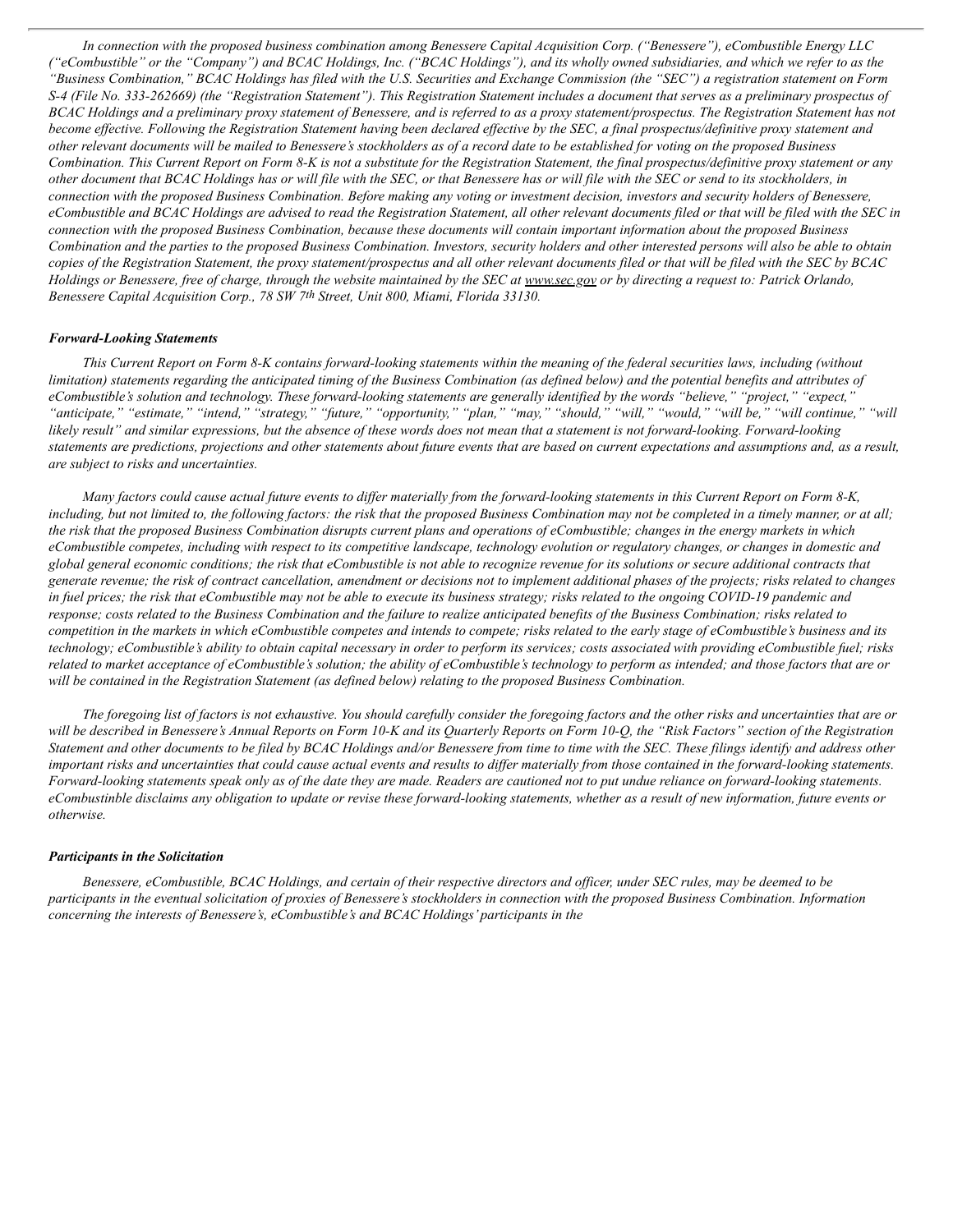solicitation, which may, in some cases, be different than the interests of Benessere's, eCombustible's and BCAC Holdings' stockholders and equity holders generally, is set forth in the proxy statement/prospectus contained in the Registration Statement relating to the Business Combination.

Prospective investors and security holders may obtain more detailed information regarding the names and interests in the proposed Business Combination of such individuals in BCAC Holdings' filings with the SEC, including the Registration Statement, and Benessere's filings with the SEC, including its Form 10-K filed with the SEC on April 12, 2022. To the extent that holdings of Benessere's securities have changed since the amounts in Benessere's Annual Report on Form 10-K, such changes have been or will be reflected on Statements of Change in Ownership on Form 4 filed with the SEC. Such information will also be contained in the final prospectus/definitive proxy statement when available. You may obtain free copies of these *documents from the sources indicated in the first paragraph above.*

### *No Of er or Solicitation*

This Current Report on Form 8-K does not constitute (i) a solicitation of a proxy, consent or authorization with respect to any securities or in respect of the proposed Business Combination or (ii) an offer to sell, a solicitation of an offer to buy, or a recommendation to buy any security of eCombustible, Benessere, BCAC Holdings or any of their respective affiliates. There shall not be any sale of any securities in any state or jurisdiction in which such offer, solicitation, or sale would be unlawful prior to registration or qualification under the laws of any such jurisdiction.

#### **Item 8.01. Other Events**

On May 24, 2022, Benessere Capital Acquisition Corp. ("*Benessere*") and eCombustible Energy LLC ("*eCombustible*") issued a press release announcing that Benessere's board of directors has set the close of business on June 3, 2022 as the record date ("*Record Date*") for Benessere's special meeting of stockholders to be held to vote on, among other things, the proposed Business Combination among Benessere, eCombustible and BCAC Holdings, and the other parties thereto, and also providing information about eCombustible's operations. Stockholders of record as of the close of business on the Record Date will be entitled to vote their shares at the special meeting, the date, time and location of which meeting is expected to be subsequently announced.

The press release is attached as **Exhibit 99.1** hereto and is incorporated herein by reference.

The information in this Item 8.01 and Exhibit 99.1 attached hereto will not be deemed "filed" for purposes of Section 18 of the Securities Exchange Act of 1934, as amended (the "*Exchange Act*"), or otherwise subject to the liabilities of that section, nor will it be deemed incorporated by reference in any filing under the Securities Act of 1933, as amended, or the Exchange Act, except as expressly set forth by specific reference in such filing.

### **Item 9.01 Financial Statements and Exhibits.**

(d) Exhibits.

| Exhibit<br>No. | <b>Description of Exhibits</b>                                               |
|----------------|------------------------------------------------------------------------------|
| 99.1           | Press Release dated May 24, 2022.                                            |
| 104            | Cover Page Interactive Data File (embedded within the Inline XBRL document). |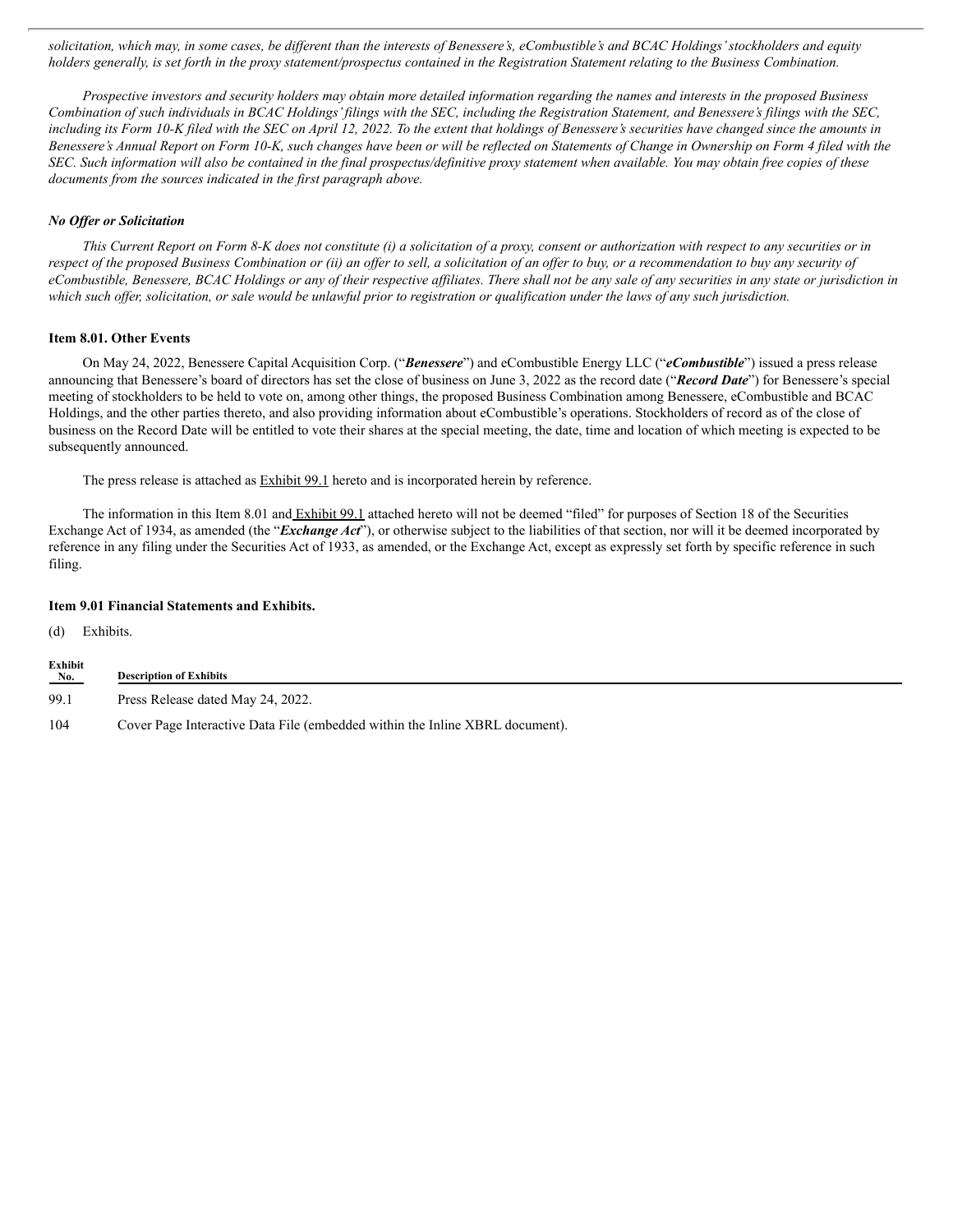### **SIGNATURE**

Pursuant to the requirements of the Securities Exchange Act of 1934, the registrant has duly caused this report to be signed on its behalf by the undersigned hereunto duly authorized.

### **Benessere Capital Acquisition Corp.**

Dated: May 24, 2022 By: /s/ Patrick Orlando

Name: Patrick Orlando Title: Chief Executive Officer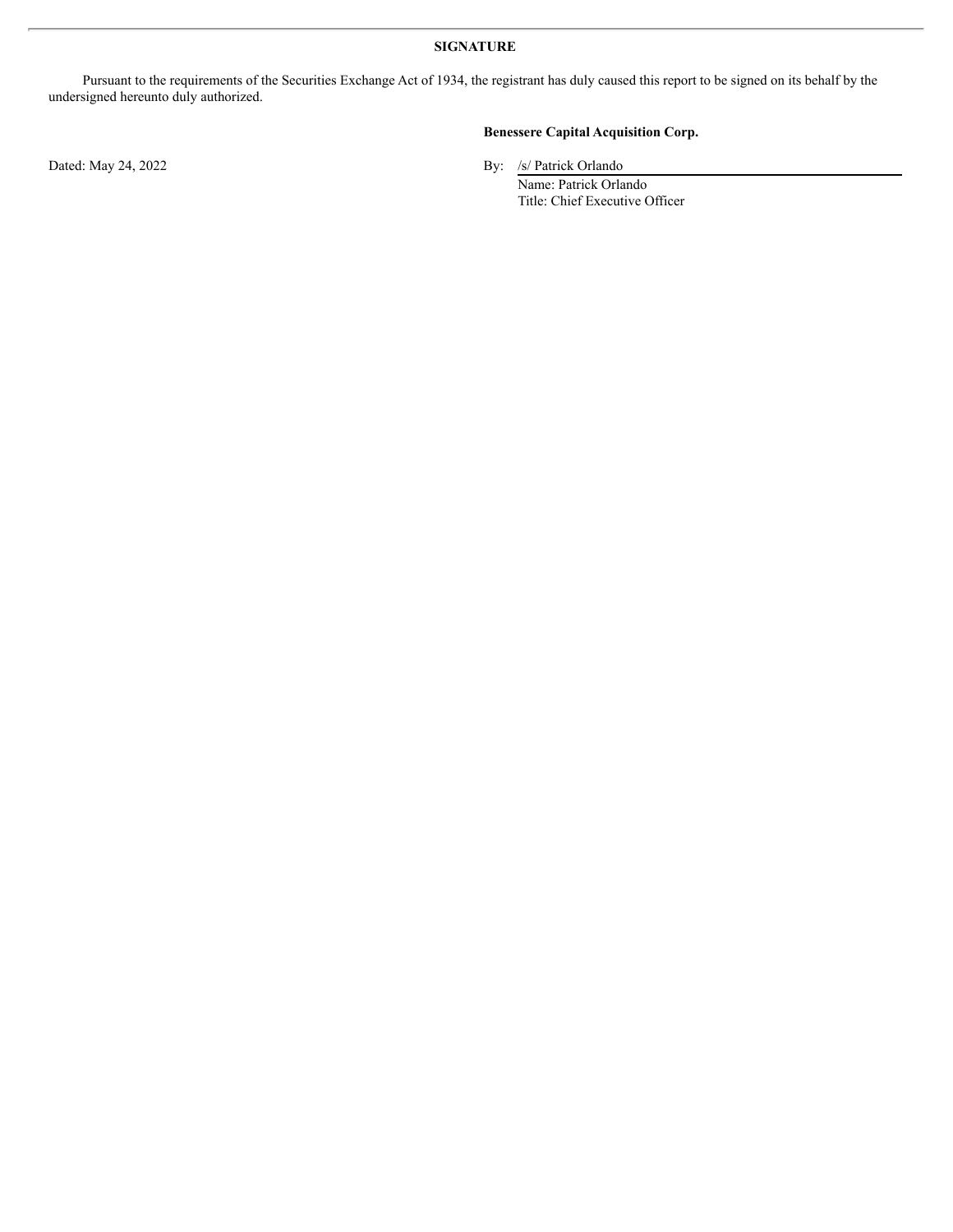



Benessere Capital Acquisition Corp Announces Record Date for Stockholders Entitled to Vote on Merger in Connection with its Proposed **Business Combination with eCombustible**

Commencement of eCombustible's Commercial Operations on Track in 2022 with Customers Pamesa Group, Anglo American and Additional Blue-Chip *Companies*

eCombustible Received \$11.2 Million Strategic Investment from Pamesa Group in Connection with Entry into a \$500 Million Follow-On Contract with *Pamesa Group for eCombustible's Hydrogen-based Fuel Supply in Spain*

Awarded Construction and Environmental Permit for Fuel Supply Modules at Global Mining Company Anglo American Nickel Mine in Brazil - Marks *First Governmental Approval in Brazil*

*Business Combination Remains on Track to Close in the Third Quarter of 2022*

**MIAMI — MAY 24, 2022 —** Benessere Capital Acquisition Corp. (NASDAQ: BENE), a publicly traded special purpose acquisition company ("Benessere"), and eCombustible Energy LLC, an innovator and provider of customizable hydrogen-based fuel for thermal industrial applications ("eCombustible" or "eCombustible Energy") today announced that Benessere's board of directors has set the close of business on June 3, 2022 as the record date (the "Record Date") for Benessere's special meeting of its stockholders to be held to, among other things, vote on the proposed business combination (the "Business Combination") among Benessere, eCombustible, BCAC Holdings Inc., a holding company formed for purposes of effecting the Business Combination ("BCAC Holdings"), BCAC Purchaser Merger Sub Inc. and BCAC Company Merger Sub Inc. Stockholders of record as of the close of business on the Record Date will be entitled to vote their shares at the special meeting.

A proxy statement/prospectus relating to this special meeting, as well as the registration statement of BCAC Holdings of which it forms a part (the "Registration Statement"), has not been finalized or declared effective. Once final and effective, the proxy statement/prospectus will be mailed together with a proxy card to Benessere's stockholders and will include the date, time and location of the special meeting.

Completion of the Business Combination, which is expected to occur in the third quarter of 2022, is subject to regulatory approval, a declaration of effectiveness of the Registration Statement that has been filed with the Securities and Exchange Commission ("SEC"); the approval of the Business Combination by Benessere's stockholders and eCombustible's unitholders, respectively; and other customary closing conditions. Benessere's Class A common stock, rights and warrants to purchase Class A common stock currently are listed on the Nasdaq Capital Market under the symbol "BENE", "BENER" and "BENEW", respectively. Upon completion of the Business Combination, BCAC Holdings will change its name to eCombustible Energy Corporation and shares of its common stock and public warrants are expected to be listed on the Nasdaq Global Market under the ticker symbols "ECEC" and "ECECW", respectively. Please see below under "Additional Information and Where to Find It" for more information about the Registration Statement, and the accompanying proxy statement/prospectus.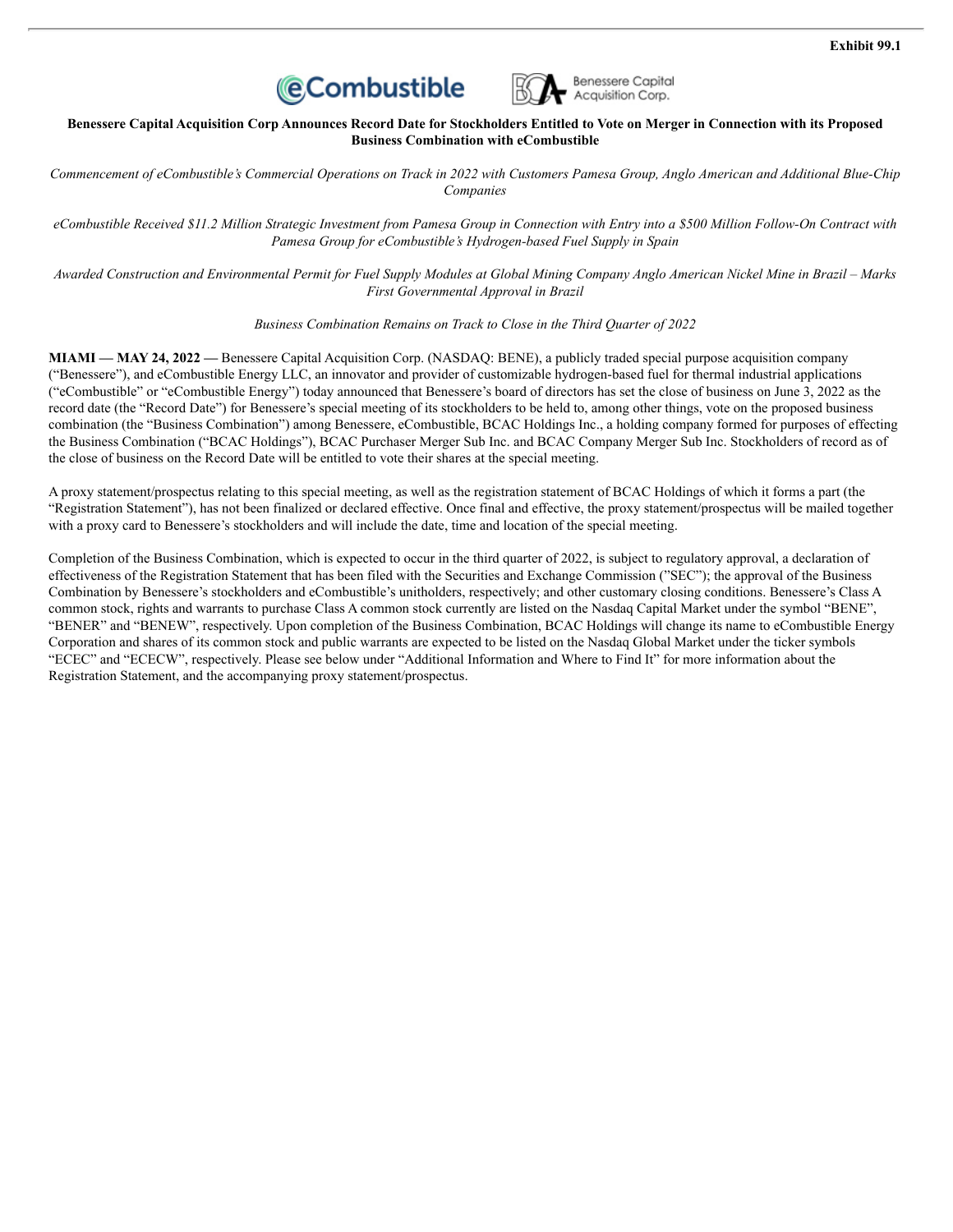### **(**eCombustible



### **Expected Milestones to Completion of the Business Combination Include:**

- Stockholder meeting Q3 2022
- Business combination close Q3 2022
- Listing on Nasdaq Capital Market under new ticker symbol "ECEC" Q3 2022

### **Proposed Business Combination Highlights**

- Deal is designed to accelerate eCombustible Energy's go-to-market strategy
- eCombustible Energy is introducing its customizable hydrogen-based fuel production technology that it intends will provide on-site fuel delivery under long-term fuel supply agreements
- eCombustible Energy's fuel technology is expected to be applicable to a large variety of stationary thermal applications, has been designed to require little to no modification to customers' existing thermal power equipment (e.g., boiler or kiln), and the eCombustible fuel contains no carbon
- eCombustible Energy's business model provides for development of fuel production modules which are expected to be built, installed, owned, operated, and maintained onsite by eCombustible Energy
- Global organizations in the mining, steel, tile, beverage, hospitality and tire sectors have shown interest in the eCombustible fuel solution, with several customers under contract
- Securityholders of eCombustible Energy are to receive shares of common stock with a value of \$805 million, subject to adjustment, plus an earnout of up to 59 million additional shares, assuming certain price targets are achieved and maintained
- Combined company common stock is expected to trade on Nasdaq under the symbol "ECEC"; the transaction is subject to stockholder approval and other customary closing conditions

### **Proposed Business and Operational Highlights**

eCombustible believes the commencement of commercial operations in 2022 will afford an opportunity to demonstrate its ability to deliver a carbonfree, cost-effective alternative fuel source that provides clients with a path to energy independence while also supporting achievement of clients' ESG goals. eCombustible has achieved the following milestones in commercializing its technology:

• As announced on April 5, 2022, eCombustible received an \$11.2 million strategic investment from, and also signed a 10-year follow-on contract with, Pamesa Groupo Empresarial, S.L. ("Pamesa Group") with potential revenue of \$500 million to increase the use of eCombustible fuel at their ceramic products factories in Spain.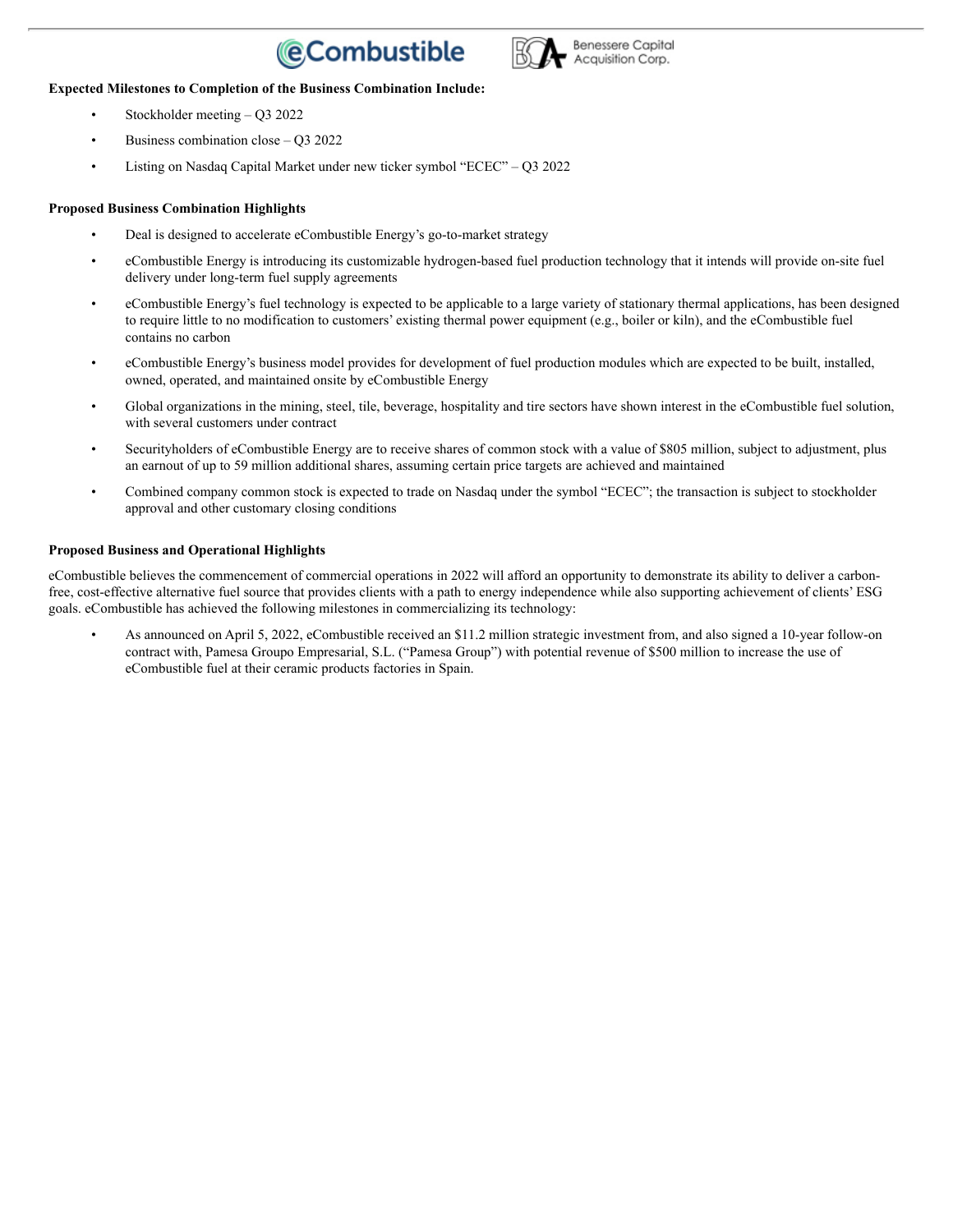### **@Combustible**



- Pamesa Group is one of the largest consumers of natural gas in Spain, and one of the top five in Europe, is looking to meet the environmental requirements of the European Union, which is targeting to reduce CO2 emissions by up to 55% by 2030, compared to 1990 levels.
- Increases a previous commercial order to replace natural gas consumption with the supply of eCombustible fuel from the company's patented fuel supply modules.
- As announced on March 21, 2022, eCombustible was awarded a construction and environmental permit for fuel supply modules at global mining company Anglo American's nickel mine in Brazil as part of a partnership to support Anglo American's carbon neutrality commitment.
	- Permit covers construction and environmental approvals for eCombustible's Anglo American three phased project. Phase 1 covers a seven-year supply contract to replace Liquefied petroleum gas (LPG) in pellet dryers at the mine, with Phases 2 and 3 expected to include replacing heavy fuel oil and pulverized coal in kilns for a total of up to 563,000 MMBTU/month or 225 MW of energy, subject to negotiation of definitive documentation.
- A high-quality customer base led by Pamesa Group and several additional blue-chip companies, representing recurring contracted revenue streams that will commence upon initiation of commercial operations, currently anticipated to begin in the second half of 2022.
- Should the initial rollout of these projects prove successful, eCombustible may seek second and third phase projects from its existing customers.
- eCombustible's first client installations are in building products, tile production, mining and beverage production, with targeted expansion anticipated in these and other sectors such as tires, cement and steel.
- Patented technology developed over 12 years that provides a carbon free, cost-competitive solution that is designed to be customized for most existing stationary thermal equipment.
- A build / own / operate model that is supported by long-term contracts with large industrial customers.

### **About Benessere**

Benessere is a blank check company formed for the purpose of effecting a merger, capital stock exchange, asset acquisition, stock purchase, reorganization or similar business combination with one or more businesses. Benessere's strategy is to identify and complete business combinations with technology-focused middle market and emerging growth companies in North, Central and South America. For more information, please visit www.benespac.com.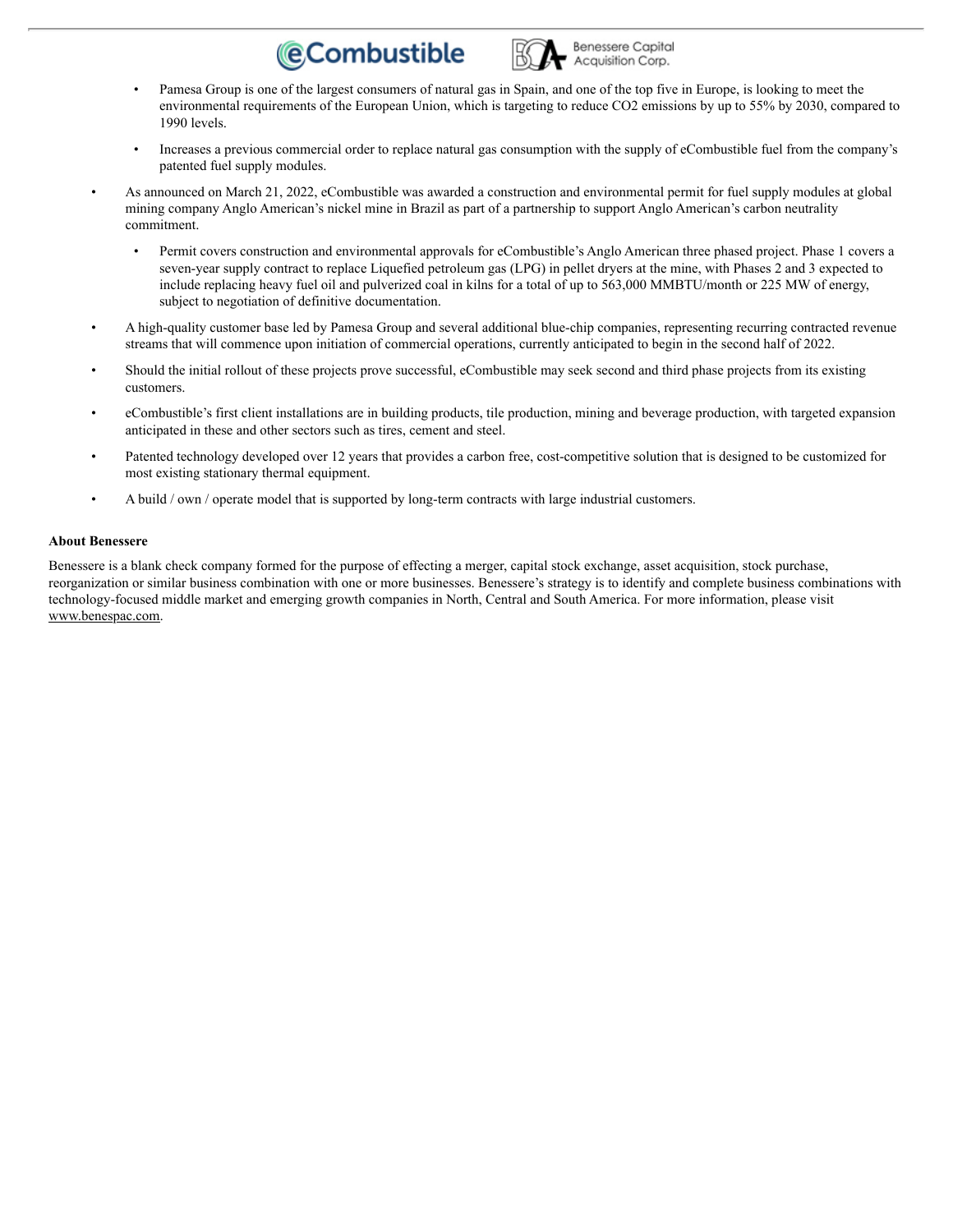



### **About eCombustible**

eCombustible Energy offers a long-term fuel supply solution that is designed to provide the world's most fossil-fuel dependent industries with a fuel that is carbon-free, cost-competitive, and requires little to no modification to existing customer equipment. The efficacy of its hydrogen-based fuel, eCombustible, has been validated through testing and independent assessments by third-party engineering firms. For more information visit www.ecombustible.com.

### **Forward-Looking Statements**

This communication contains forward-looking statements within the meaning of the federal securities laws, including (without limitation) statements regarding the potential benefits of the proposed Business Combination, the potential benefits and value of contracts and projects to eCombustible and to customers, the expectations of eCombustible regarding the potential value of contracts and its fuel and technology, the anticipated timing of pre-commissioning or commercial start, the belief that the projects will help customers meet some of their sustainability goals, eCombustible's expectations regarding the scope of customer projects, and the potential benefits and attributes of eCombustible's solution and technology. These forward-looking statements are generally identified by the words "believe," "project," "expect," "anticipate," "estimate," "intend," "strategy," "future," "opportunity," "plan," "may," "should," "will," "would," "will be," "will continue," "will likely result" and similar expressions, but the absence of these words does not mean that a statement is not forward-looking. Forward-looking statements are predictions, projections and other statements about future events that are based on current expectations and assumptions and, as a result, are subject to risks and uncertainties.

Many factors could cause actual future events to differ materially from the forward-looking statements in this communication, including, but not limited to, the following factors: the risk that the proposed Business Combination (as defined below) may not be completed in a timely manner, or at all; the risk that the proposed Business Combination disrupts current plans and operations of eCombustible; changes in the energy markets in which eCombustible competes, including with respect to its competitive landscape, technology evolution or regulatory changes, or changes in domestic and global general economic conditions; the risk that eCombustible is not able to recognize revenue for its solutions under existing contracts or secure additional contracts that generate revenue; the risk of contract cancellation, amendment or decisions not to implement additional phases of projects; risks related to changes in fuel prices; the risk that eCombustible may not be able to execute its business strategy; risks related to the ongoing COVID-19 pandemic and response; costs related to the Business Combination and the failure to realize anticipated benefits of the Business Combination; risks related to competition in the markets in which eCombustible competes and intends to compete; risks related to the early stage of eCombustible's business and its technology; eCombustible's ability to obtain capital necessary in order to perform its services; costs associated with providing eCombustible fuel; risks related to market acceptance of eCombustible's solution; the ability of eCombustible's technology to perform as intended; and those factors that are or will be contained in the Registration Statement (as defined below) relating to the proposed Business Combination.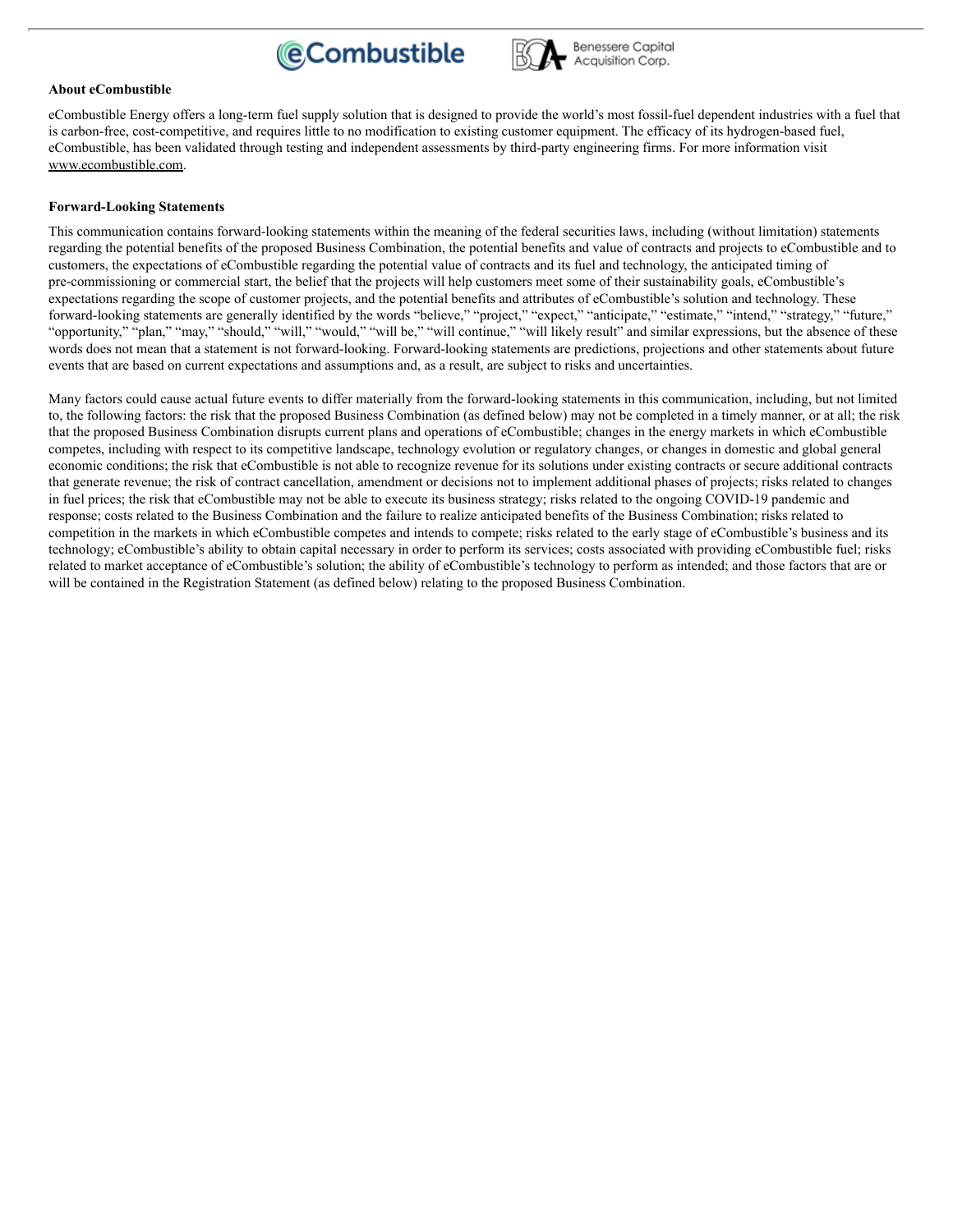



The foregoing list of factors is not exhaustive. You should carefully consider the foregoing factors and the other risks and uncertainties that are or will be described in Benessere Capital Acquisition Corp's ("Benessere") Annual Reports on Form 10-K and its Quarterly Reports on Form 10-Q, the "Risk Factors" section of the Registration Statement and other documents to be filed by BCAC Holdings, Inc. and/or Benessere from time to time with the SEC. These filings identify and address other important risks and uncertainties that could cause actual events and results to differ materially from those contained in the forward-looking statements. Forward-looking statements speak only as of the date they are made. Readers are cautioned not to put undue reliance on forward-looking statements. eCombustible disclaims any obligation to update or revise these forward-looking statements, whether as a result of new information, future events or otherwise.

### **Additional Information and Where to Find It**

In connection with the proposed business combination among Benessere, eCombustible and BCAC Holdings, Inc. and its wholly owned subsidiaries, and which we refer to as the "Business Combination," BCAC Holdings has filed with the U.S. Securities and Exchange Commission (the "SEC") a registration statement on Form S-4 (File No. 333-262669) (the "Registration Statement"). This Registration Statement includes a document that serves as a preliminary prospectus of BCAC Holdings and a preliminary proxy statement of Benessere and is referred to as a proxy statement/prospectus. The Registration Statement has not become effective. Following the Registration Statement having been declared effective by the SEC, a final prospectus/definitive proxy statement and other relevant documents will be mailed to Benessere's stockholders as of a record date to be established for voting on the proposed Business Combination. This communication is not a substitute for the Registration Statement, the final prospectus/definitive proxy statement or any other document that BCAC Holdings has or will file with the SEC, or that Benessere has or will file with the SEC or send to its stockholders, in connection with the proposed Business Combination. Before making any voting or investment decision, investors and security holders of Benessere, eCombustible and BCAC Holdings are advised to read the Registration Statement, all other relevant documents filed or that will be filed with the SEC in connection with the proposed Business Combination, because these documents will contain important information about the proposed Business Combination and the parties to the proposed Business Combination. Investors, security holders and other interested persons will also be able to obtain copies of the Registration Statement, the proxy statement/prospectus and all other relevant documents filed or that will be filed with the SEC by BCAC Holdings or Benessere, free of charge, through the website maintained by the SEC at www.sec.gov.

### **Participants in the Solicitation**

Benessere, eCombustible, BCAC Holdings, and certain of their respective directors and officers, under SEC rules, may be deemed to be participants in the eventual solicitation of proxies of Benessere's stockholders in connection with the proposed Business Combination. Information